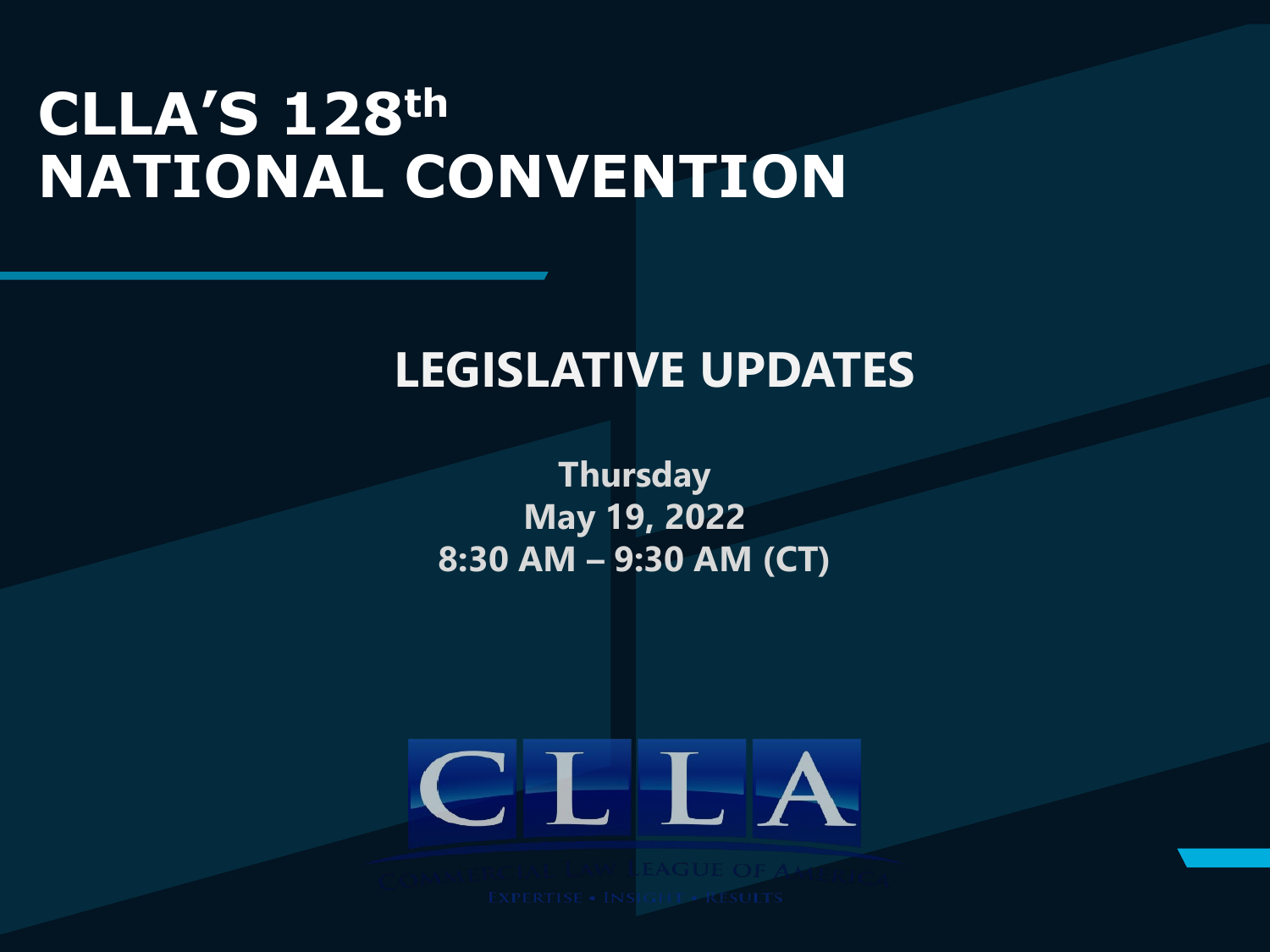## **2022 Midterms Outlook**

- House Democrats maintain a thin majority, having lost 14 seats in 2020. RCP's Generic Congressional ballot has Republicans holding a 3.5-point edge in polling, suggesting<br>control of the Chamber will flip.
- 34 Senate seats will be contested this fall, including 14 Democrats and 20 Republicans. Five Republicans have announced they will not seek reelection, along with one Democrat.
- Control of the Senate will likely be decided by the outcomes in PA, GA, AZ, and NV. While it's still more than a year out, all four of these races have been rated "tossups."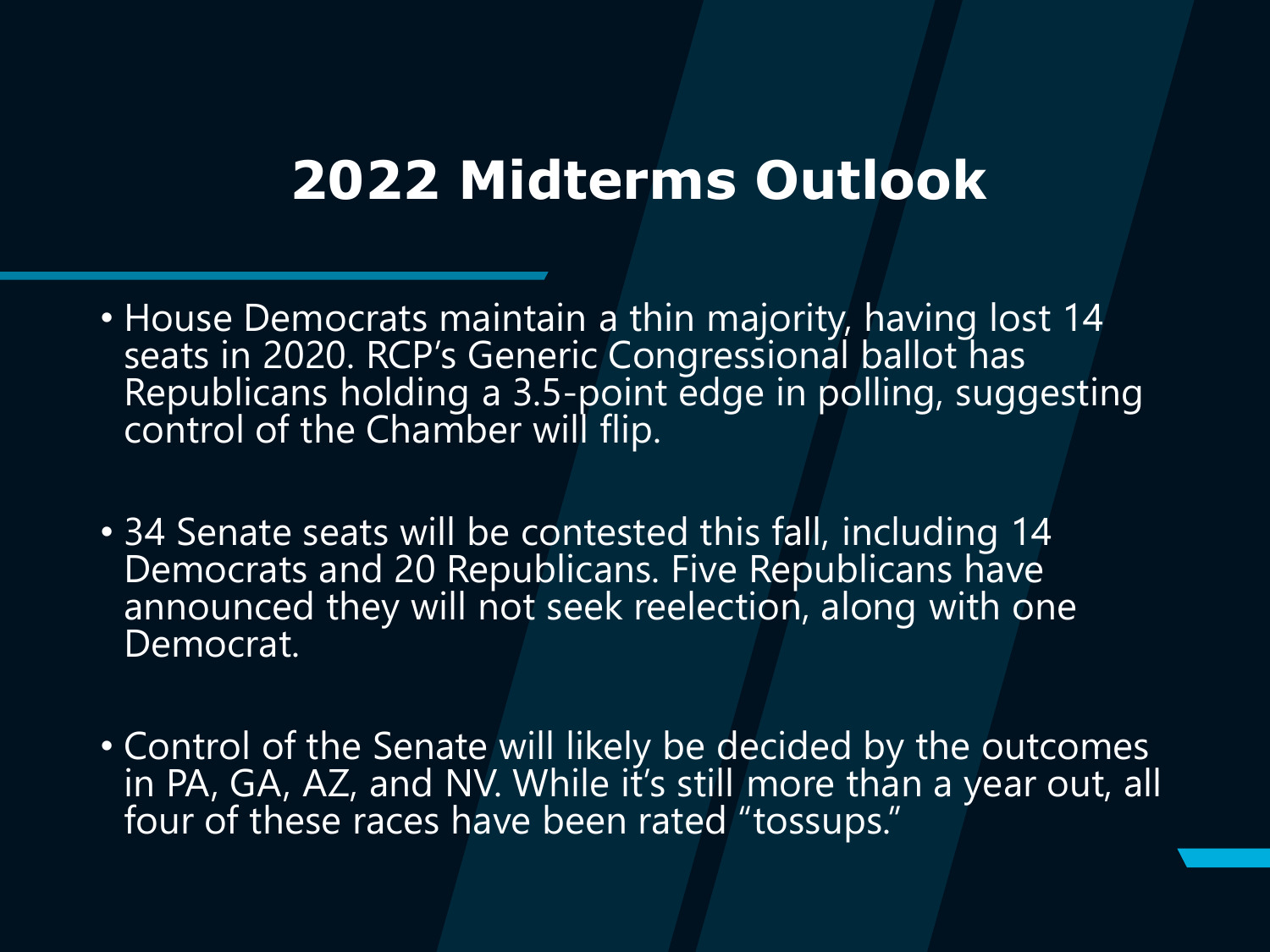## **House of Representatives in 117th Congress**

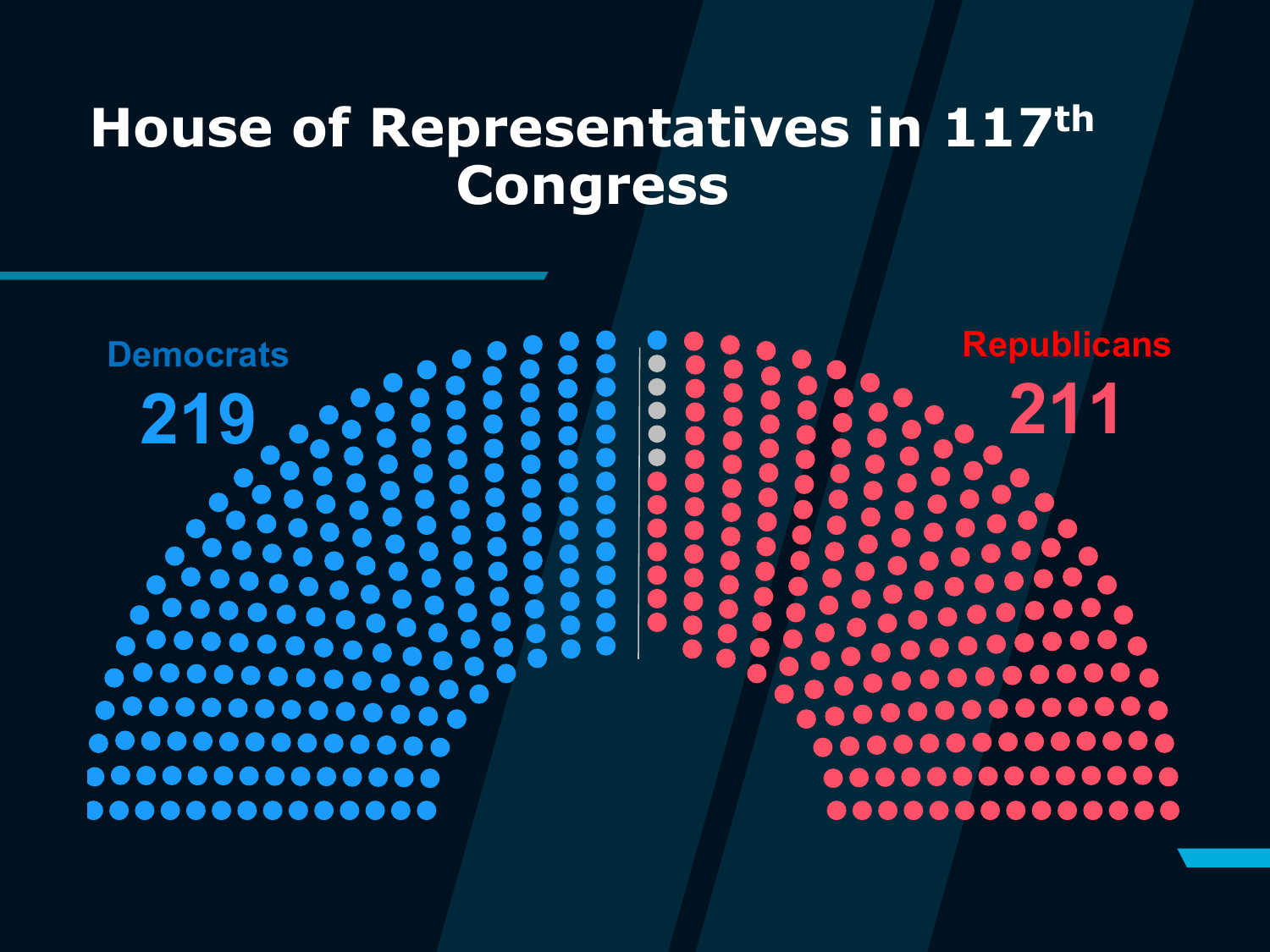## **Senate in 117th Congress**

## **Republicans Democrats 50**  $\bullet$ **50CONTRACTOR**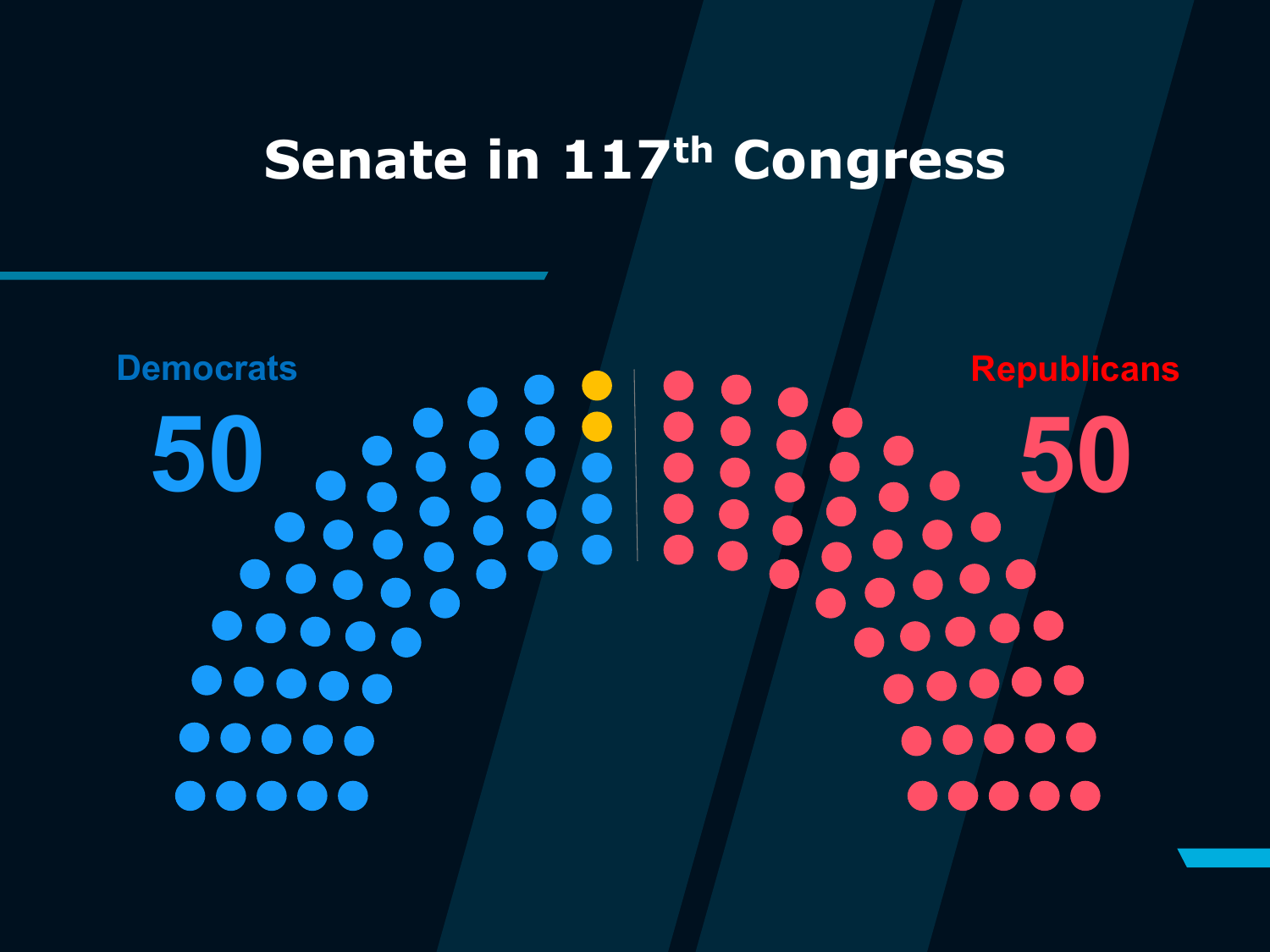## **Our Work in the 117th Congress**

- CLLA and WCB continue to work on two primary issues affecting our industry.
- The first issue is bankruptcy venue reform. Sens. Cornyn and Warren, and Rep. Lofgren have introduced the Bankruptcy Venue Reform Act in the 117th Congress.
- The House bill has 7 cosponsors, including Rep. Buck (R-CO) as the lead Republican cosponsor. Reps. Perlmutter [D-CO-7], Neguse [D-CO-2], Cooper [D-TN-5], Thompson [D-CA-5], Burgess [R-TX-26] and Bishop [R-NC-9] have also joined.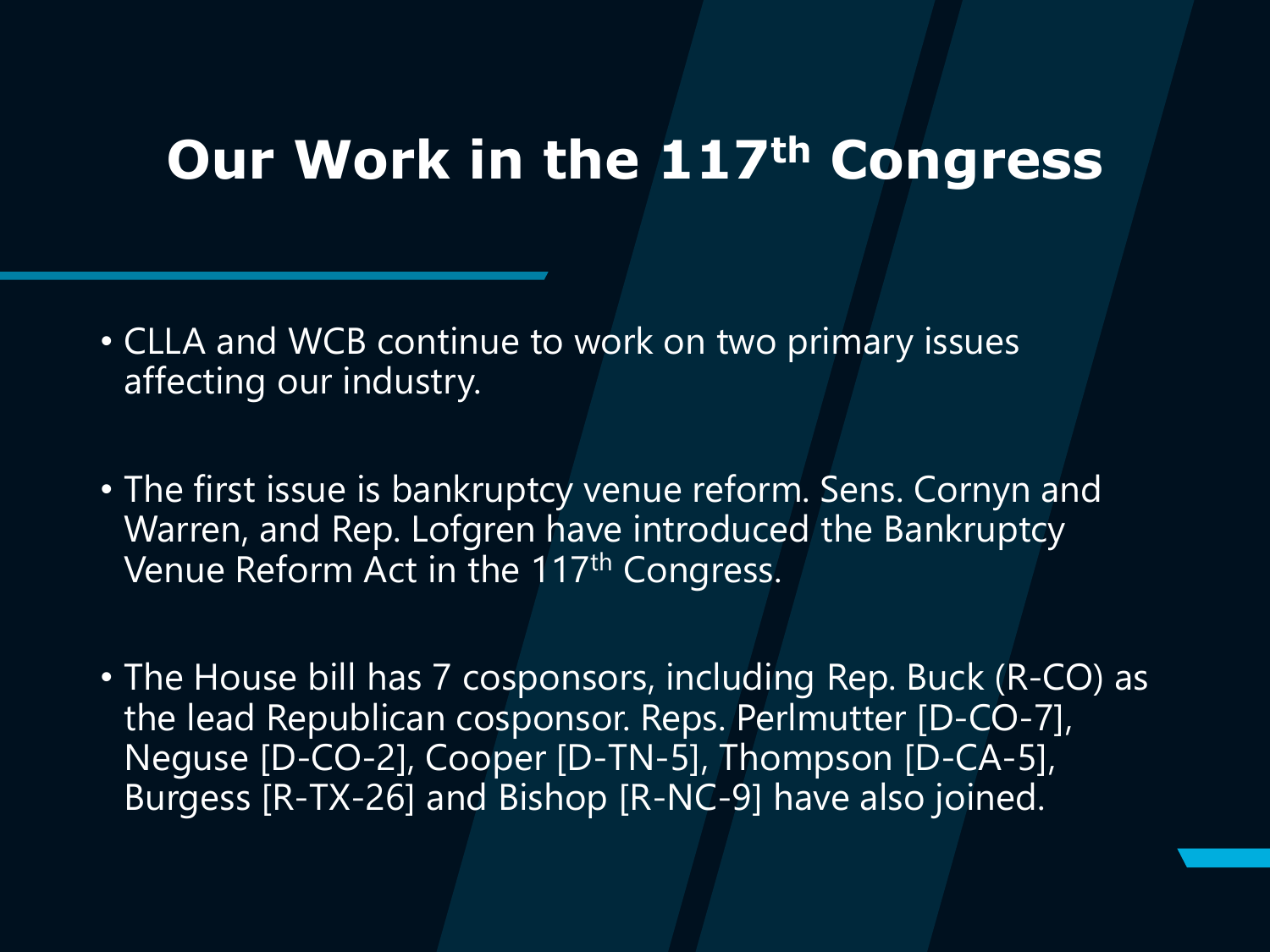## **Our Work in the 117th Congress**

- The second issue is the blanket prohibition on the suspension of debt collection.
- We were successful in lobbying Congress so that no language was included in the stimulus bill that passed in 2021. We have also been successful this year in pushing back against suspension language.
- We quickly responded with a statement to a bill from Rep. Lawson [R- FL] that sought to apply the FDCPA to small businesses. Thanks in part to our efforts, the bill's chances of passing are slim.
- We are working on making sure that suspension language is not included in any future Covid supplemental bill.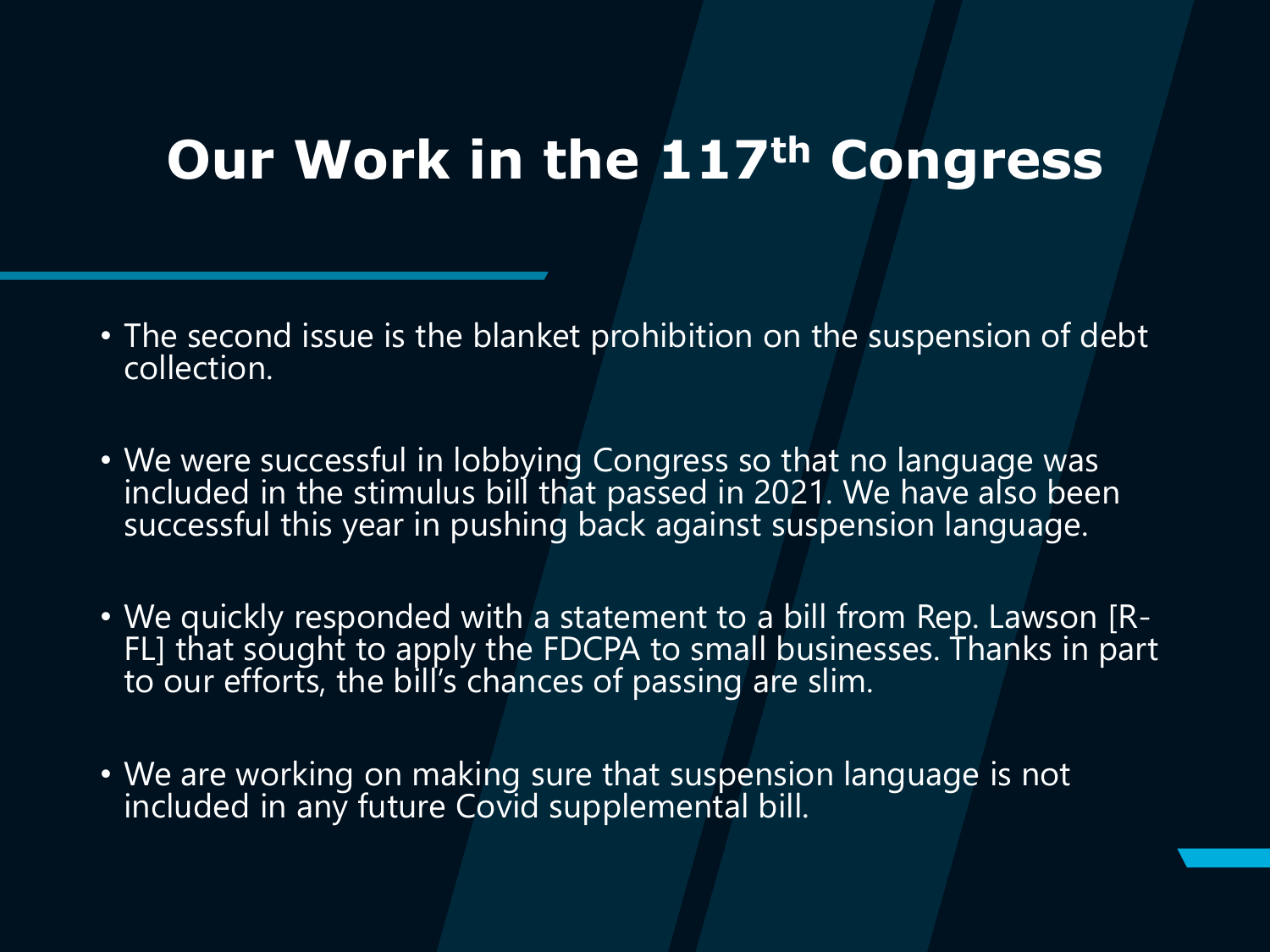## **Bankruptcy Venue Reform**

- On February 8 of this year, the Senate Judiciary Subcommittee on Federal Courts held a hearing on Corporate Abuse of Chapter 11
	- CLLA and WCB were able to secure inclusion of venue reform materials in the hearing record.
	- CLLA and WCB lobbied several senators on the subcommittee to ask questions about venue reform at the hearing, and both Senators Durbin and Blumenthal raised the issue during their lines of questioning.
	- Several witnesses offered statements supportive of venue reform and recognizing the inadequacy of the current system.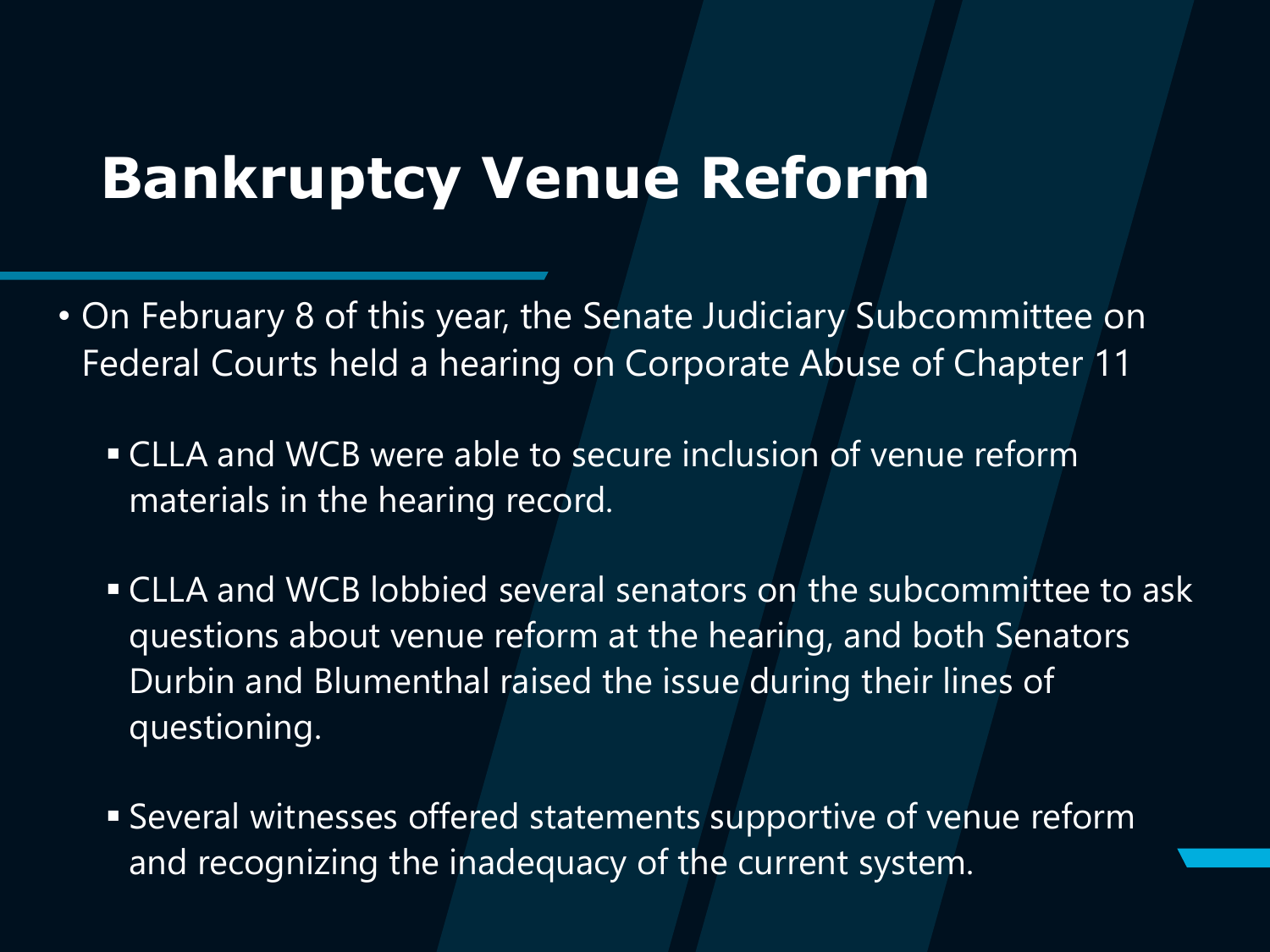## **CLLA Creditors' Rights Critical Issues List**

- 1. Continue to become pro-active rather than reactive. We need YOUR help! (Ideas and volunteers)
- 2. UCC Article 2 changes to protect business transactions are protected from consumer protection laws.
- 3. Foreign country transactions:
	- a. Update the Uniform Foreign Country Money Judgments Act;
	- b. The Judgment Conventions to make it easier to recognize and enforce foreign civil judgments; and
	- c. Hague Choice of Court Agreements Convention for forum selection clauses to be an alternative to the international arbitration mandates in commercial transactions.
- 4. Working with the Bankruptcy Section to:
	- a. Continue the push to define the term hardship under 11 USC 523(a)(8) (educational loans);
	- b. Develop a white paper to limit the effect of third-party releases in bankruptcy court.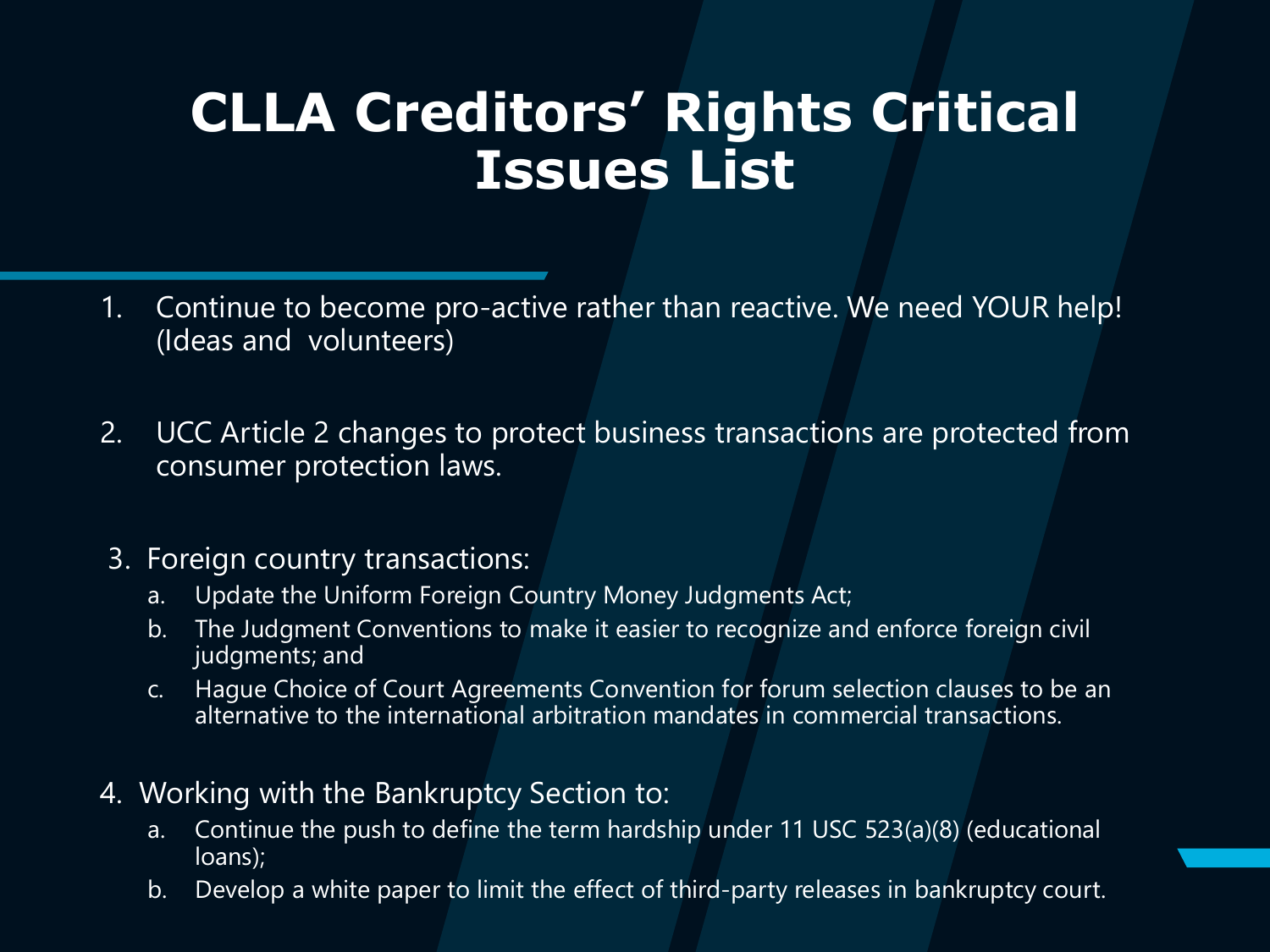## **CLLA Bankruptcy Section Critical Issues List**

- **1. Subchapter V Chapter 11 Modifications**
- **2. Student Loan Crisis**
- **3. Increase Chapter 13 Eligibility Limits**
- **4. Preference Reform**
- **5. Bankruptcy Venue Reform**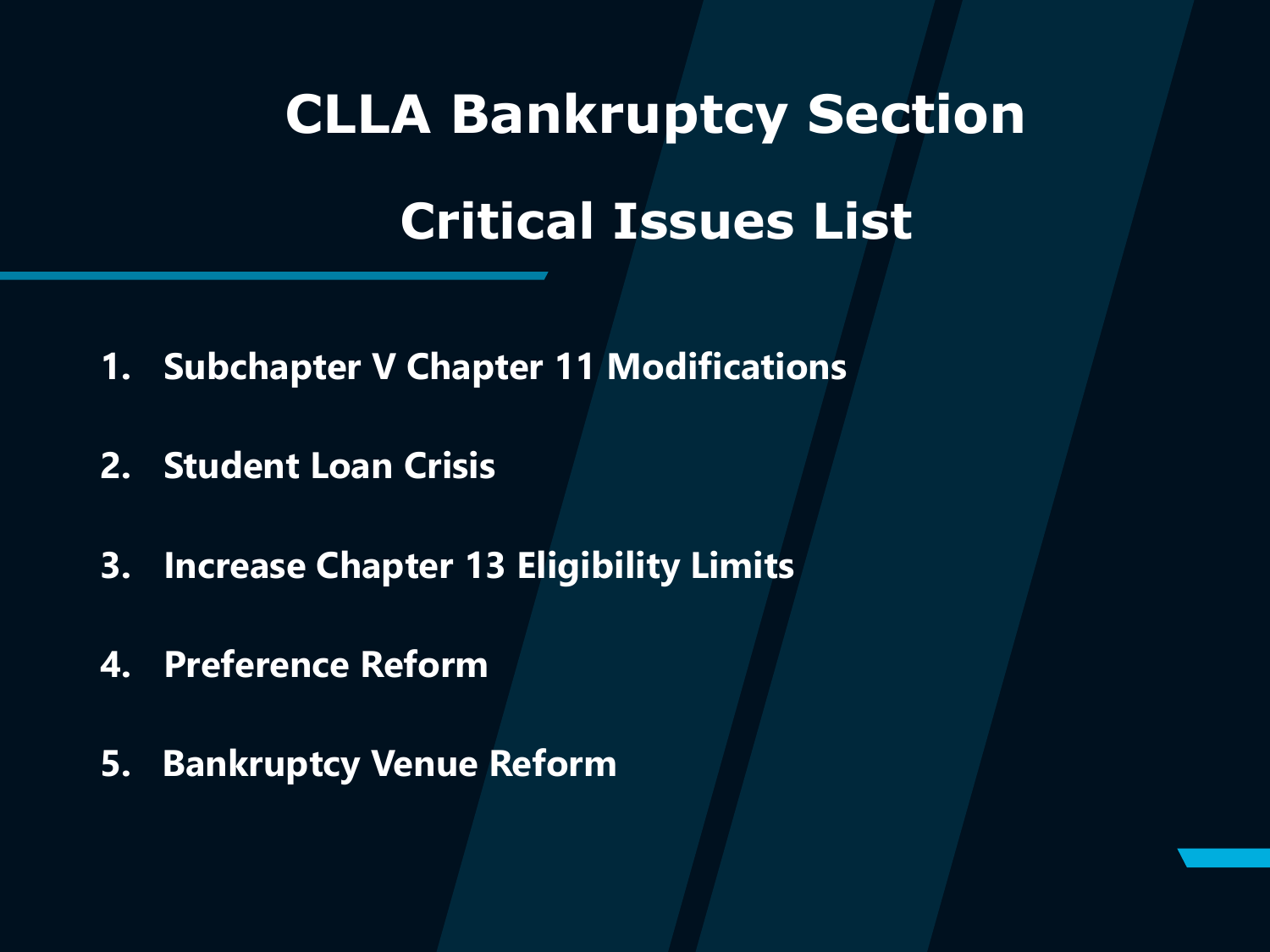## **BANKRUPTCY REFORM ACT OF 2021**

• **HR 4193 (Lofgren and Buck) June 28, 2021 S 2827 (Warren and Cornyn) September 23, 2021**

### • **CASE FOR REFORM**

- **-- Limits Forum Shopping**
- **-- Empowers smaller trade creditors, landlords and employees**
- **-- Local interests and control**
- **Bankruptcy Filings Expected to Increase.**
- **CLLA, Venue Group, AGs, Bankruptcy Judges, Law Professors and others continue to grow and build a national network of support.**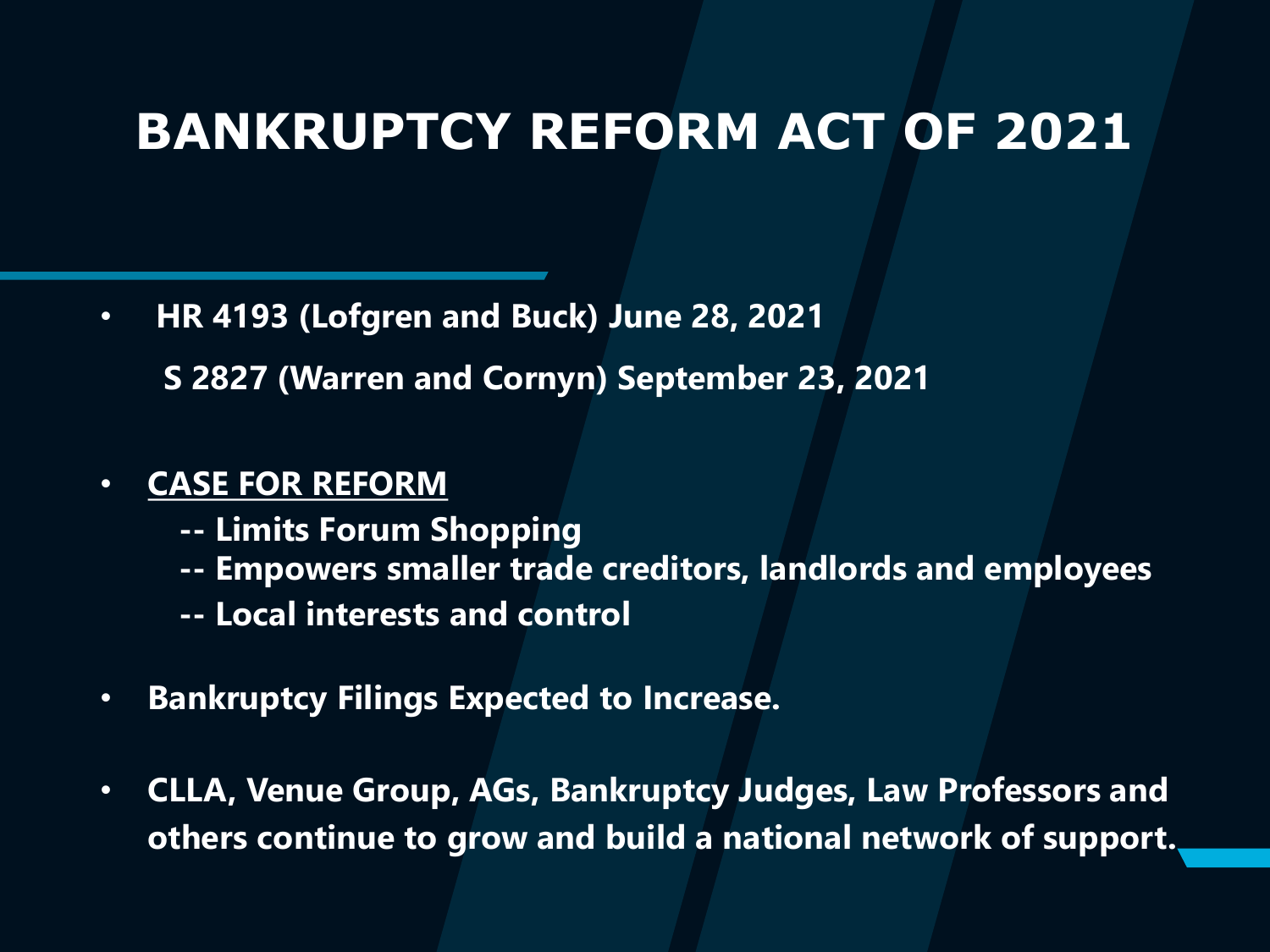## **"X-Factor" For Reform (117th Congress)**

- **HIGH PROFILE BANKRUPTCY CASES**
	- **Purdue Pharma**
	- **Johnson & Johnson** 
		- **Third-Party Nonconsensual Releases**
		- **Divisive Mergers**
		- **Manipulation of Forum and Judges!**
	- **Judge Rhodes' warning**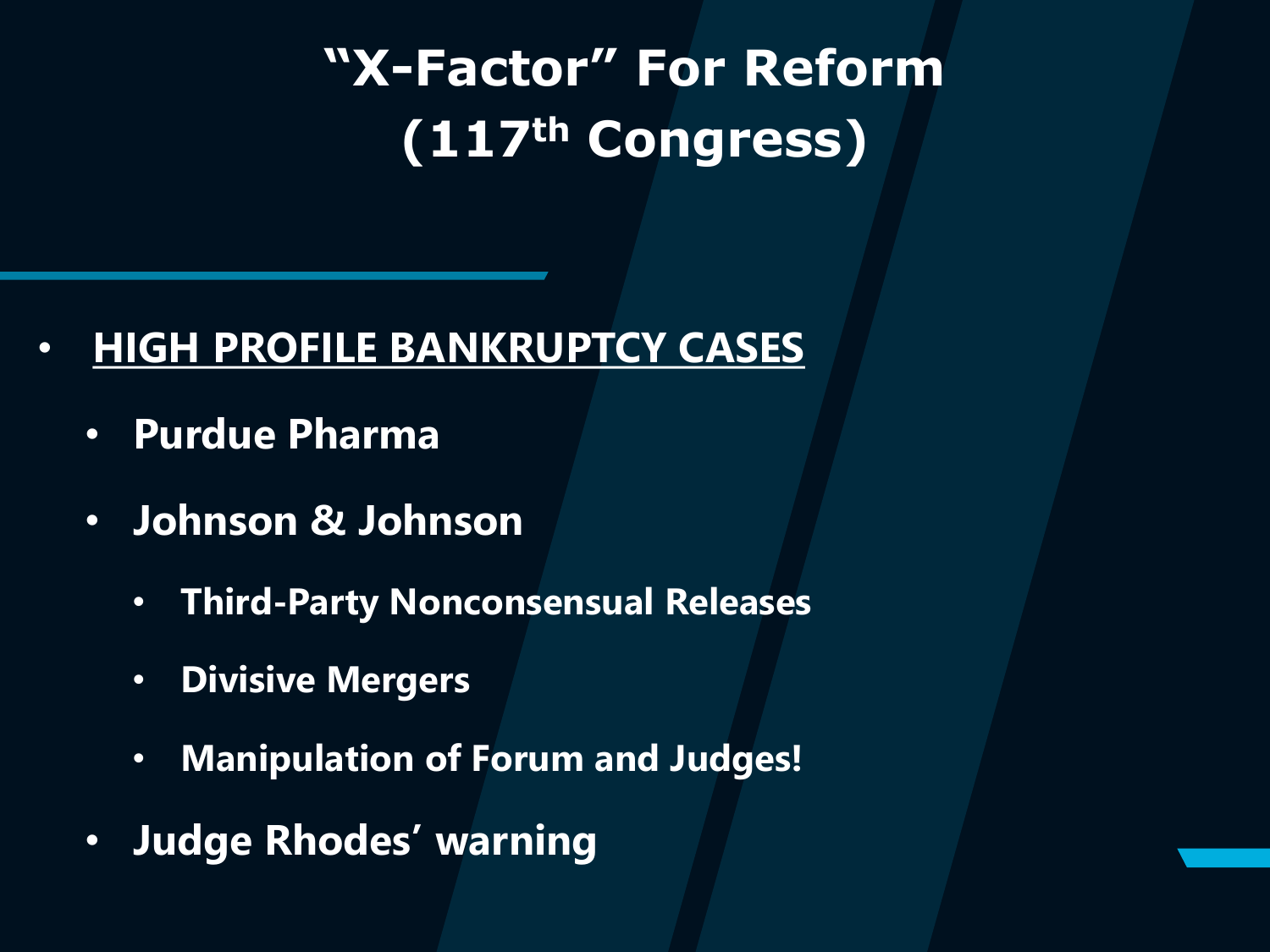## **CLLA PAC**

**"In order to have friends, you need to be friendly."**

**-George Webster**